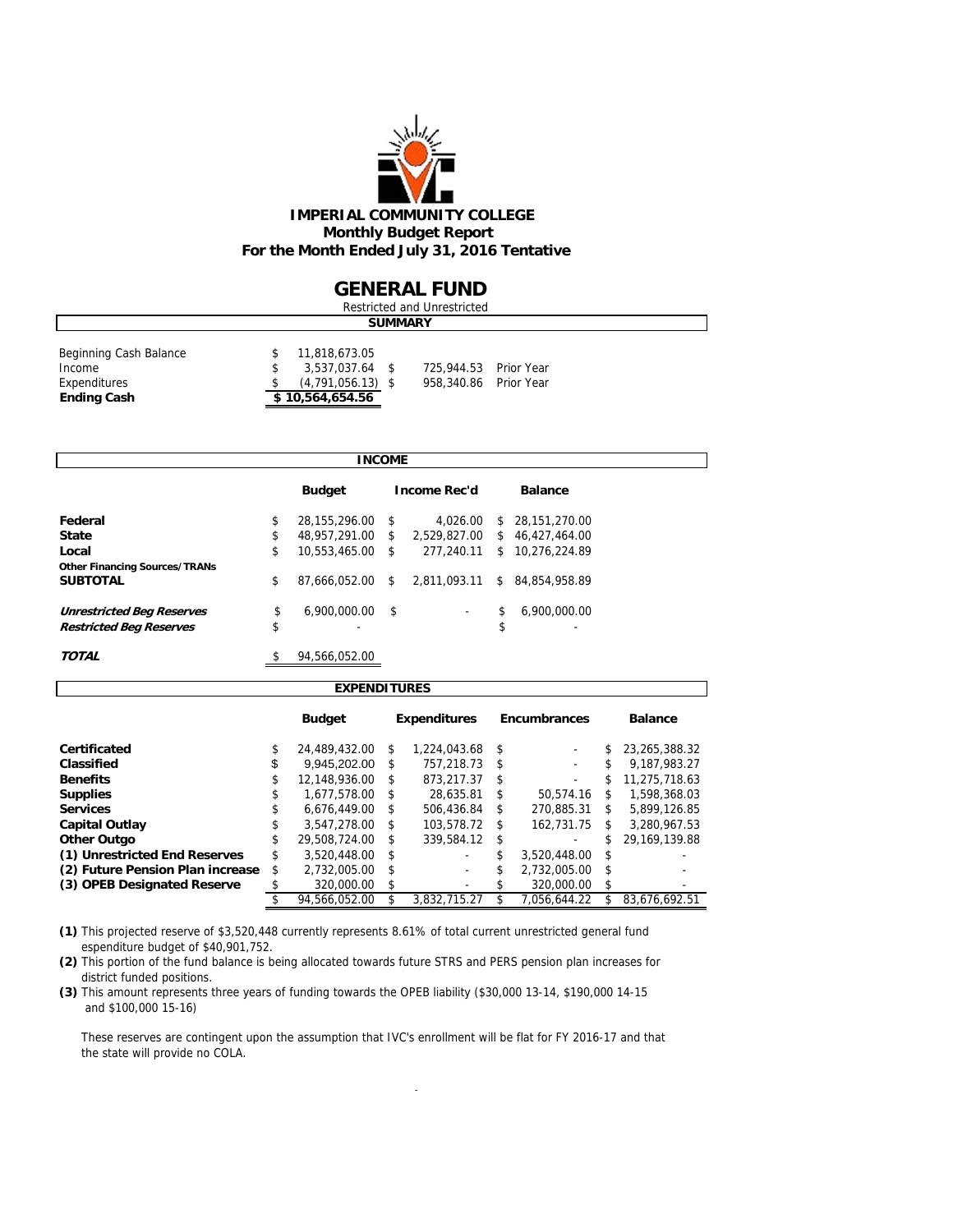

#### **IMPERIAL COMMUNITY COLLEGE Monthly Budget Report For the Month Ended July 31, 2016 Tentative**

### **CHILD DEVELOPMENT FUND**

|                                       |                               | <b>SUMMARY</b>          |                               |                     |                                |                     |          |                         |
|---------------------------------------|-------------------------------|-------------------------|-------------------------------|---------------------|--------------------------------|---------------------|----------|-------------------------|
| <b>Beginning Cash Balance</b>         | \$                            | 43,627.21               |                               |                     |                                |                     |          |                         |
| Income                                | \$                            | 139.57 \$               |                               | 139.57              |                                | Prior Year          |          |                         |
| <b>Expenditures</b>                   | \$                            | $(35, 498.11)$ \$       |                               | 2,640.76            |                                | Prior Year          |          |                         |
| <b>Ending Cash Balance</b>            | \$                            | 48,268.67               |                               |                     |                                |                     |          |                         |
|                                       |                               |                         |                               |                     |                                |                     |          |                         |
|                                       |                               |                         | <b>INCOME</b>                 |                     |                                |                     |          |                         |
|                                       |                               | <b>Budget</b>           |                               | <b>Income Rec'd</b> |                                | <b>Balance</b>      |          |                         |
| Federal                               | \$                            |                         | \$                            |                     | \$                             |                     |          |                         |
| <b>State</b>                          | \$                            | 834,997.00              | \$                            |                     | \$                             | 834,997.00          |          |                         |
| Local                                 | \$                            |                         | \$                            |                     | \$                             |                     |          |                         |
| <b>SUBTOTAL</b>                       | \$                            | 834,997.00              | \$                            |                     | \$                             | 834,997.00          |          |                         |
| Other Fin Sources (Inter-fund)        |                               |                         | \$                            | 40,000.00           |                                |                     |          |                         |
| <b>Beginning Balance</b>              | \$                            | 41,126.00               | \$                            |                     | \$                             | 41,126.00           |          |                         |
| <b>TOTAL</b>                          | \$                            | 876,123.00              |                               |                     |                                |                     |          |                         |
|                                       |                               | <b>EXPENDITURES</b>     |                               |                     |                                |                     |          |                         |
|                                       |                               | <b>Budget</b>           | <b>Expenditures</b>           |                     |                                | <b>Encumbrances</b> |          | <b>Balance</b>          |
| Certificated                          |                               |                         | \$                            |                     |                                |                     |          |                         |
| Classified                            | \$                            |                         |                               | 27,054.07           | \$                             |                     | \$<br>\$ | 405,900.93              |
| <b>Benefits</b>                       | \$                            | 432,955.00              | \$                            | 5,803.28            | \$                             |                     | \$       |                         |
|                                       | \$<br>\$                      | 239,546.00              | \$                            |                     | \$                             | 338.43              | \$       | 233,742.72              |
| <b>Supplies</b><br><b>Services</b>    | \$                            | 116,671.00              | \$<br>\$                      |                     | \$                             |                     | \$       | 116,332.57              |
|                                       |                               | 25,925.00               |                               |                     | \$                             |                     |          | 25,925.00               |
| <b>Capital Outlay</b>                 | \$<br>\$                      | 18,000.00               | \$<br>\$                      |                     | \$                             |                     | \$<br>\$ | 18,000.00               |
| <b>Other Outgo</b><br>Reserve Balance |                               | 1,900.00                |                               |                     | \$                             |                     | \$       | 1,900.00                |
| <b>Total Budget</b>                   | \$<br>$\overline{\mathbf{s}}$ | 41,126.00<br>876,123.00 | \$<br>$\overline{\mathsf{s}}$ | 32,857.35           | \$<br>$\overline{\mathcal{S}}$ | 338.43              | \$       | 41,126.00<br>842,927.22 |
|                                       |                               |                         |                               |                     |                                |                     |          |                         |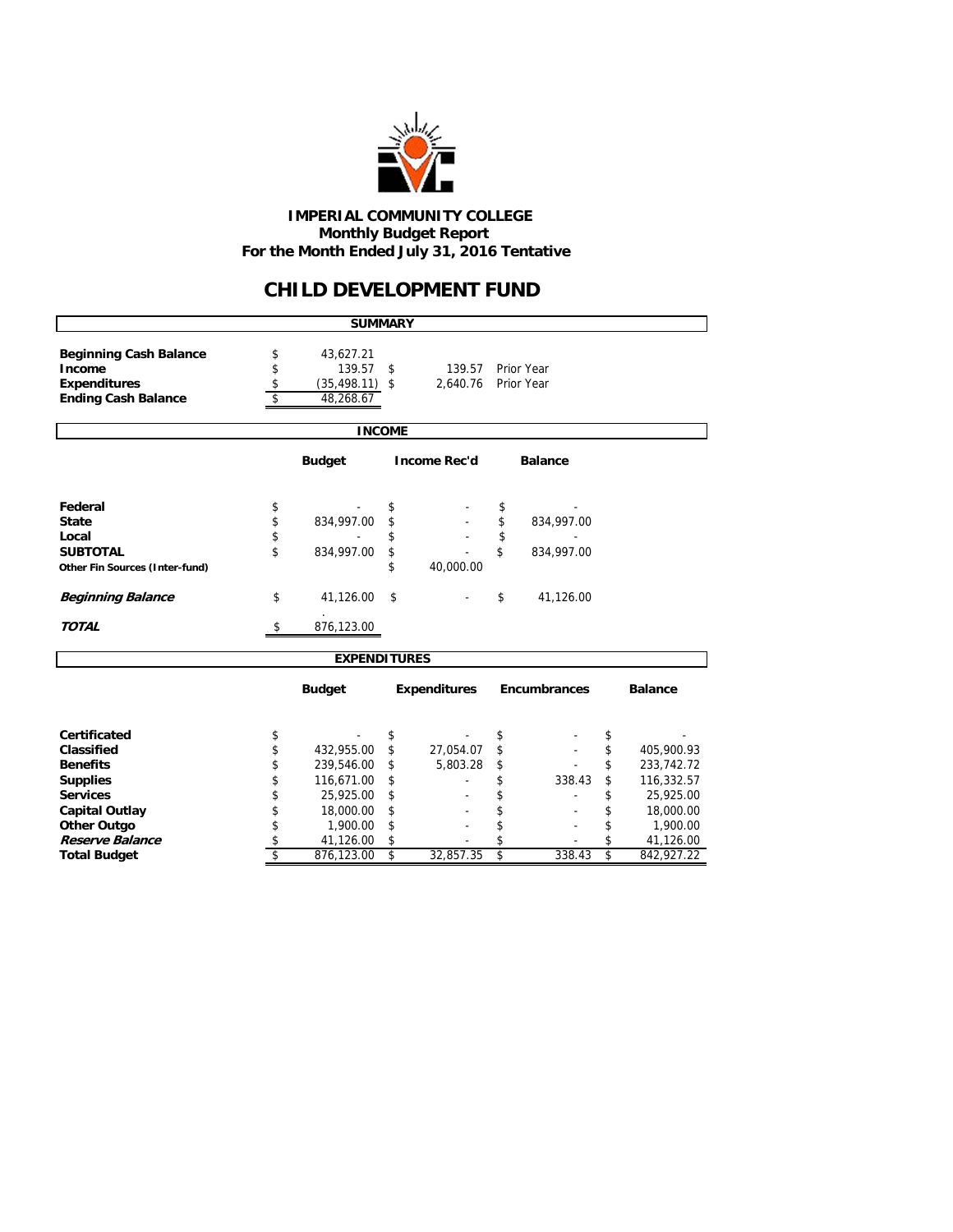

 **Monthly Budget Report For the Month Ended July 31, 2016 Tentative IMPERIAL COMMUNITY COLLEGE**

# **CAPITAL PROJECTS FUND (COPs)**

|                                                                                              |                      | <b>SUMMARY</b>                     |               |                          |              |                          |                         |                |
|----------------------------------------------------------------------------------------------|----------------------|------------------------------------|---------------|--------------------------|--------------|--------------------------|-------------------------|----------------|
| <b>Beginning Cash Balance</b><br>Income<br><b>Expenditures</b><br><b>Ending Cash Balance</b> | \$<br>\$<br>\$<br>\$ | 350,049.26<br>597.80<br>350,647.06 | \$<br>\$      | 597.80<br>٠              |              | Prior Year<br>Prior Year |                         |                |
|                                                                                              |                      |                                    | <b>INCOME</b> |                          |              |                          |                         |                |
|                                                                                              |                      | <b>Budget</b>                      |               | <b>Income Rec'd</b>      |              |                          |                         |                |
| Federal                                                                                      | \$                   |                                    | \$            |                          | \$           |                          |                         |                |
| <b>State</b>                                                                                 | \$                   |                                    | \$            |                          | \$           |                          |                         |                |
| Local                                                                                        | \$                   | 1,800.00                           | \$            |                          | \$           | 1,800.00                 |                         |                |
| <b>SUBTOTAL</b>                                                                              | \$                   | 1,800.00                           | \$            |                          | \$           | 1,800.00                 |                         |                |
| <b>Beginning Balance</b>                                                                     | \$                   | 350,647.00                         | \$            |                          | \$           | 350,647.00               |                         |                |
| <b>TOTAL</b>                                                                                 | \$                   | 352,447.00                         |               |                          |              |                          |                         |                |
|                                                                                              |                      | <b>EXPENDITURES</b>                |               |                          |              |                          |                         |                |
|                                                                                              |                      | <b>Budget</b>                      |               | <b>Expenditures</b>      | Encumbrances |                          |                         | <b>Balance</b> |
| Certificated                                                                                 | \$                   |                                    | \$            |                          | \$           |                          | \$                      |                |
| <b>Classified</b>                                                                            | \$                   |                                    | \$            |                          | \$           |                          | \$                      |                |
| <b>Benefits</b>                                                                              | \$                   |                                    | \$            |                          | \$           |                          | \$                      |                |
| <b>Supplies</b>                                                                              | \$                   |                                    | \$            |                          | \$           |                          | \$                      |                |
| <b>Services</b>                                                                              | \$                   |                                    | \$            |                          | \$           |                          | \$                      |                |
| <b>Capital Outlay</b>                                                                        | \$                   | 352,447.00                         | \$            |                          | \$           |                          | \$                      | 352,447.00     |
| <b>Other Outgo</b>                                                                           | \$                   |                                    |               |                          | \$           |                          | \$                      |                |
| <b>Total Budget</b>                                                                          | \$                   | 352,447.00                         | \$            | $\overline{\phantom{a}}$ | \$           | $\overline{\phantom{a}}$ | $\overline{\mathsf{s}}$ | 352,447.00     |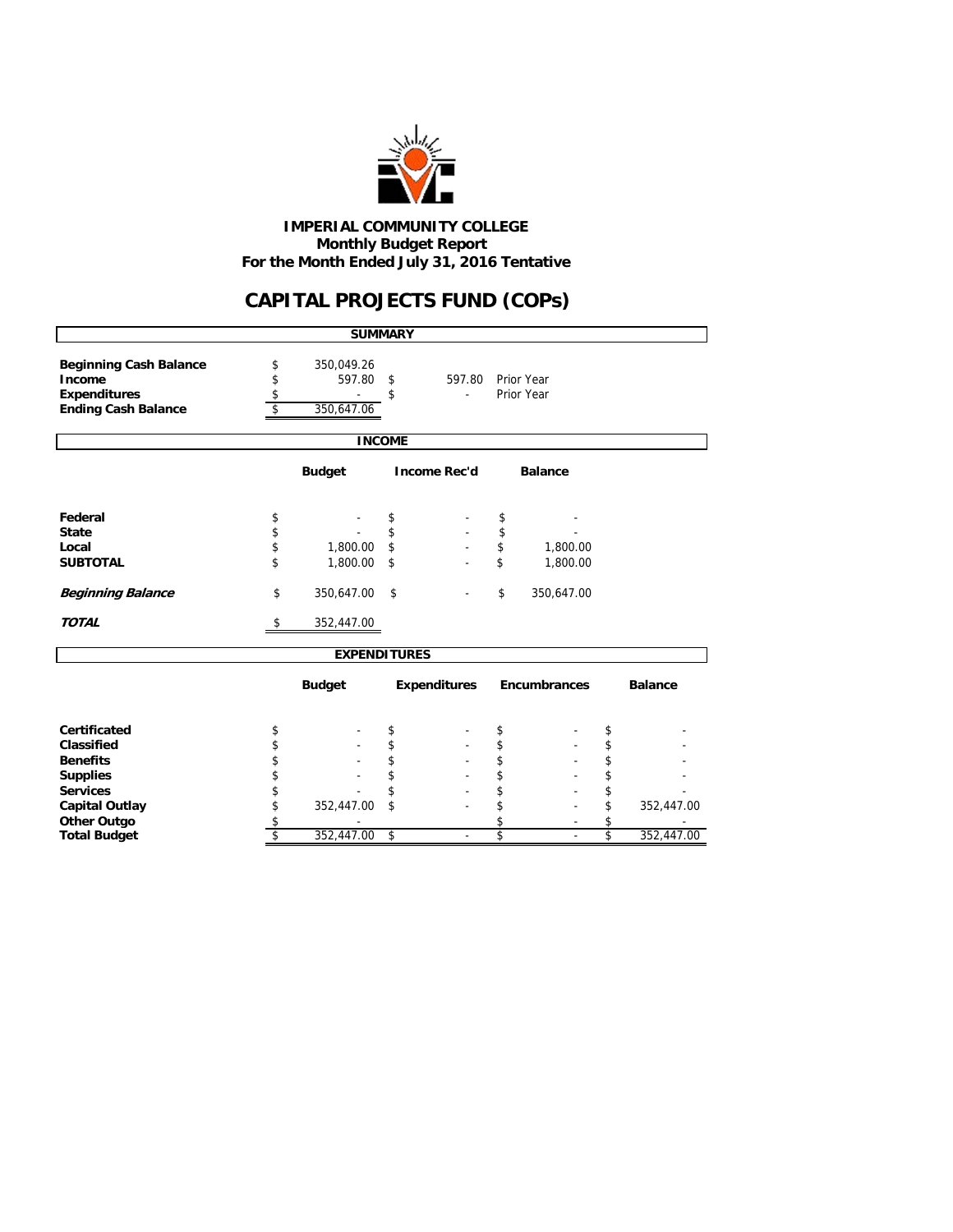

#### **IMPERIAL COMMUNITY COLLEGE Monthly Budget Report For the Month Ended July 31, 2016 Tentative**

### **IVC BUILDING FUND**

٦

Redevelopment Agencies Restricted Funds

 $\mathsf{r}$ 

|                                                                                                                                                                                     |                                                    | <b>SUMMARY</b>                                                    |                                                    |                                  |                                                    |                          |                                                    |                                                                   |
|-------------------------------------------------------------------------------------------------------------------------------------------------------------------------------------|----------------------------------------------------|-------------------------------------------------------------------|----------------------------------------------------|----------------------------------|----------------------------------------------------|--------------------------|----------------------------------------------------|-------------------------------------------------------------------|
| <b>Beginning Cash Balance</b><br>Income<br><b>Expenditures</b><br><b>Ending Cash Balance</b>                                                                                        | \$<br>\$<br>\$<br>\$                               | 832,188.27<br>$1,346.72$ \$<br>$(16, 490.12)$ \$<br>817,044.87    |                                                    | 1,346.72 Prior Year<br>15,650.00 |                                                    | Prior Year               |                                                    |                                                                   |
|                                                                                                                                                                                     |                                                    | <b>INCOME</b>                                                     |                                                    |                                  |                                                    |                          |                                                    |                                                                   |
|                                                                                                                                                                                     |                                                    | <b>Budget</b>                                                     |                                                    | <b>Income Rec'd</b>              |                                                    | <b>Balance</b>           |                                                    |                                                                   |
| Federal<br><b>State</b><br>Local<br><b>SUBTOTAL</b>                                                                                                                                 | \$<br>\$<br>\$<br>\$                               | 300,000.00<br>300,000.00                                          | \$<br>\$<br>\$<br>\$                               | $\blacksquare$                   | \$<br>\$<br>\$<br>\$                               | 300,000.00<br>300,000.00 |                                                    |                                                                   |
| <b>Beginning Balance</b>                                                                                                                                                            | \$                                                 | 817,884.00                                                        | \$                                                 |                                  | \$                                                 | 817,884.00               |                                                    |                                                                   |
| <b>TOTAL</b>                                                                                                                                                                        | \$                                                 | 1,117,884.00                                                      |                                                    |                                  |                                                    |                          |                                                    |                                                                   |
|                                                                                                                                                                                     |                                                    | <b>EXPENDITURES</b>                                               |                                                    |                                  |                                                    |                          |                                                    |                                                                   |
|                                                                                                                                                                                     |                                                    | <b>Budget</b>                                                     |                                                    | <b>Expenditures</b>              |                                                    | Encumbrances             |                                                    | <b>Balance</b>                                                    |
| Certificated<br><b>Classified</b><br><b>Benefits</b><br><b>Supplies</b><br><b>Services</b><br><b>Capital Outlay</b><br><b>Other Outgo</b><br>Reserve Balance<br><b>Total Budget</b> | \$<br>\$<br>\$<br>\$<br>\$<br>\$<br>\$<br>\$<br>\$ | 1,000.00<br>30,000.00<br>298,000.00<br>788,884.00<br>1,117,884.00 | \$<br>\$<br>\$<br>\$<br>\$<br>\$<br>\$<br>\$<br>\$ | 840.12<br>840.12                 | \$<br>\$<br>\$<br>\$<br>\$<br>\$<br>\$<br>\$<br>\$ |                          | \$<br>\$<br>\$<br>\$<br>\$<br>\$<br>\$<br>\$<br>\$ | 1,000.00<br>30,000.00<br>297,159.88<br>788,884.00<br>1,117,043.88 |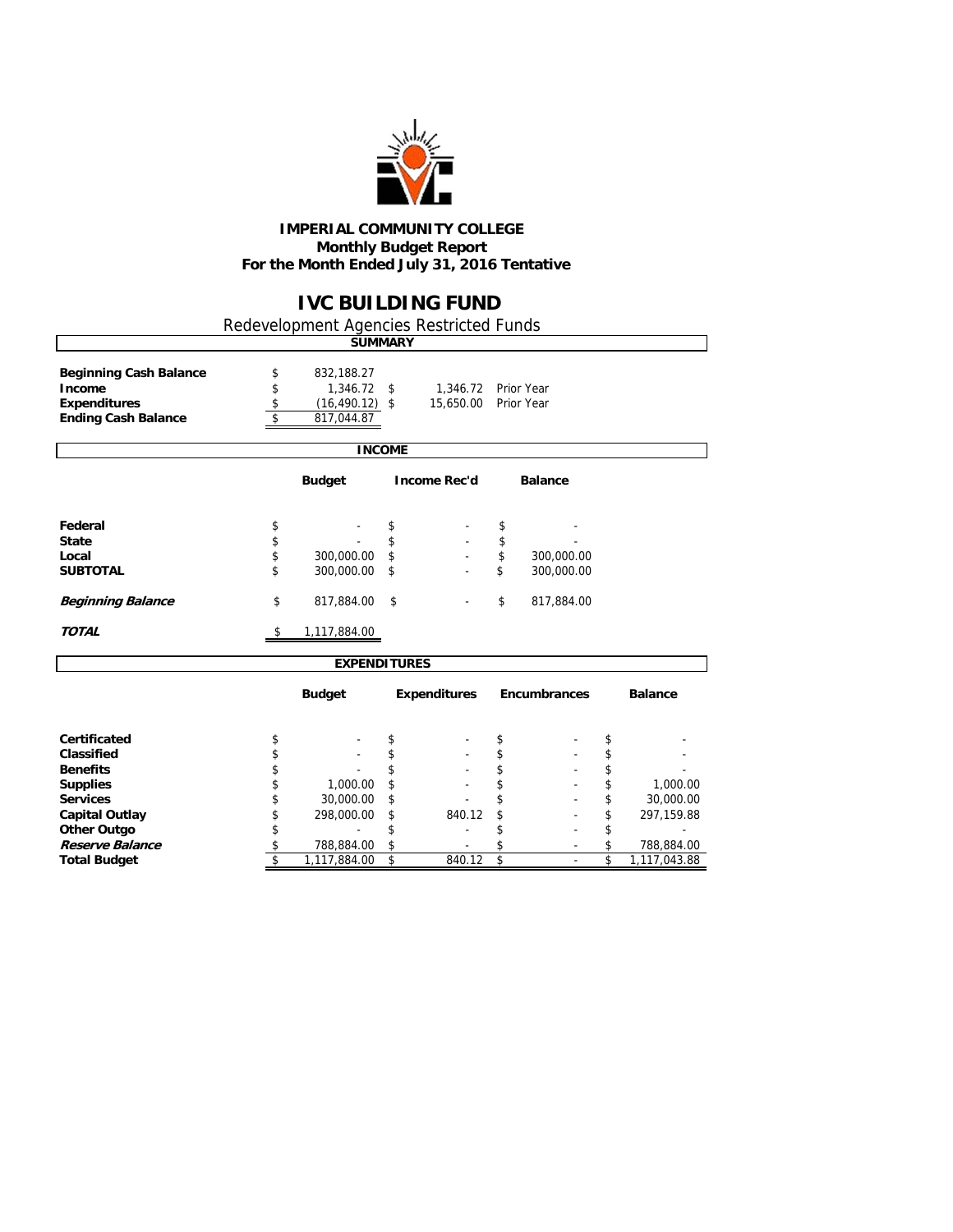

#### **IMPERIAL COMMUNITY COLLEGE Monthly Budget Report For the Month Ended July 31, 2016 Tentative**

## **IVC SELF-INSURANCE FUND**

|                               |                     | <b>SUMMARY</b> |                     |                     |                |    |                |
|-------------------------------|---------------------|----------------|---------------------|---------------------|----------------|----|----------------|
|                               |                     |                |                     |                     |                |    |                |
| <b>Beginning Cash Balance</b> | \$<br>52,980.94     |                |                     |                     |                |    |                |
| Income                        | \$<br>90.47         | \$             | 90.47               |                     | Prior Year     |    |                |
| <b>Expenditures</b>           | \$                  | \$             | ä,                  |                     | Prior Year     |    |                |
| <b>Ending Cash Balance</b>    | \$<br>53,071.41     |                |                     |                     |                |    |                |
|                               |                     | <b>INCOME</b>  |                     |                     |                |    |                |
|                               | <b>Budget</b>       |                | <b>Income Rec'd</b> |                     | <b>Balance</b> |    |                |
|                               |                     |                |                     |                     |                |    |                |
| Federal                       | \$                  | \$             |                     | \$                  |                |    |                |
| <b>State</b>                  | \$                  | \$             |                     | \$                  |                |    |                |
| Local                         | \$<br>300.00        | \$             |                     | \$                  | 300.00         |    |                |
| <b>SUBTOTAL</b>               | \$<br>300.00        | \$             |                     | \$                  | 300.00         |    |                |
|                               |                     |                |                     |                     |                |    |                |
| <b>Beginning Balance</b>      | \$<br>53,339.00     | \$             |                     | \$                  | 53,339.00      |    |                |
| <b>TOTAL</b>                  | \$<br>53,639.00     |                |                     |                     |                |    |                |
|                               | <b>EXPENDITURES</b> |                |                     |                     |                |    |                |
|                               | <b>Budget</b>       |                | <b>Expenditures</b> | <b>Encumbrances</b> |                |    | <b>Balance</b> |
| Certificated                  | \$                  | \$             |                     | \$                  |                | \$ |                |
| Classified                    | \$                  | \$             |                     | \$                  |                | \$ |                |
| <b>Benefits</b>               | \$                  | \$             |                     | \$                  |                | \$ |                |
| <b>Supplies</b>               | \$                  | \$             |                     | \$                  |                | \$ |                |
| <b>Services</b>               | \$                  | \$             |                     | \$                  |                | \$ |                |
| <b>Capital Outlay</b>         | \$                  | \$             |                     | \$                  |                | \$ |                |
| <b>Other Outgo</b>            | \$                  | \$             |                     | \$                  |                | \$ |                |
| Reserve Balance               | \$<br>53,639.00     | \$             |                     | \$                  | 53,639.00      | \$ |                |
| <b>Total Budget</b>           | \$<br>53,639.00     | \$             | ÷,                  | \$                  | 53,639.00      | \$ |                |